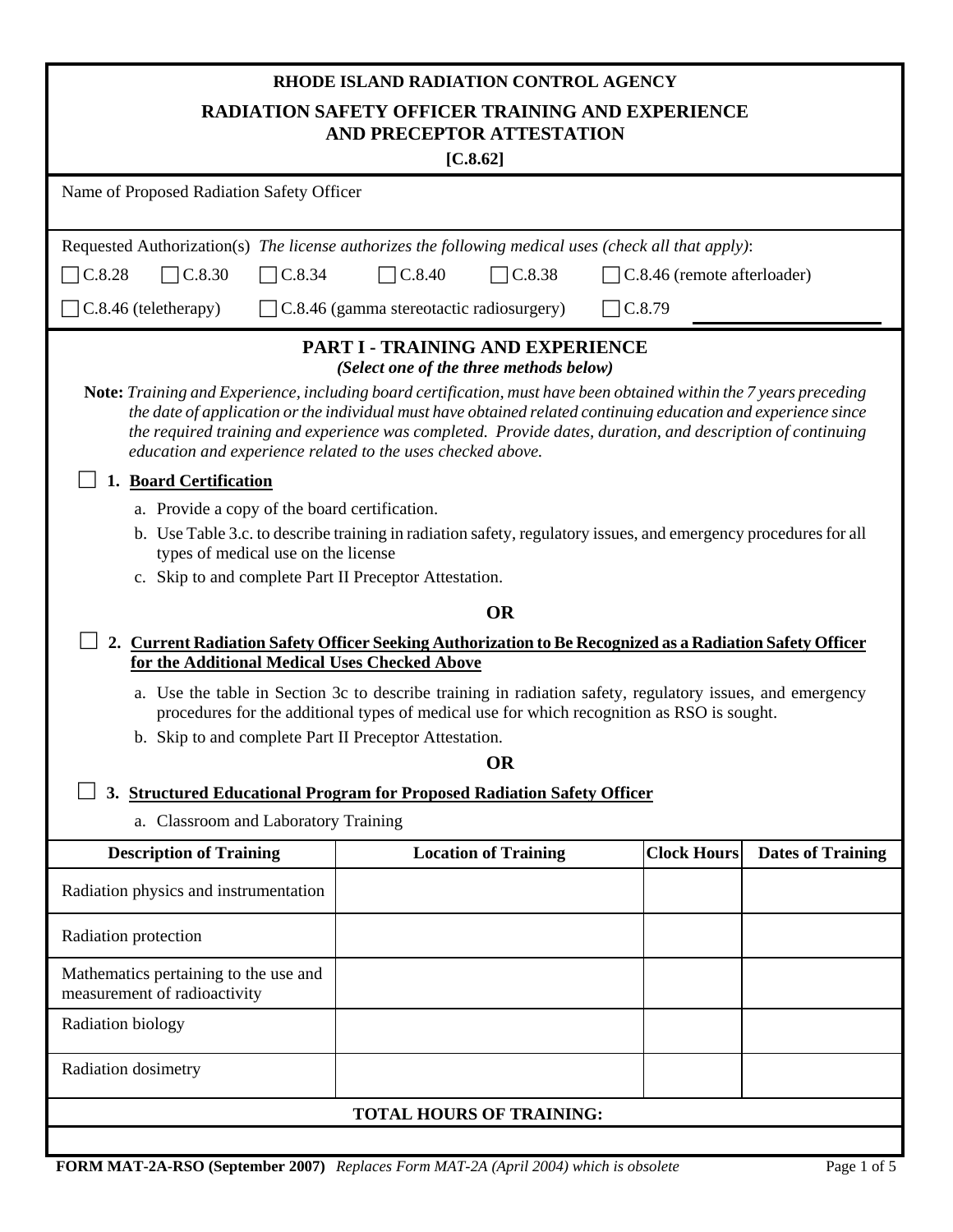### **RHODE ISLAND RADIATION CONTROL AGENCY**

## **RADIATION SAFETY OFFICER TRAINING AND EXPERIENCE AND PRECEPTOR ATTESTATION [continued]**

#### **3. Structured Educational Program for Proposed Radiation Safety Officer [continued]**

#### b. Supervised Radiation Safety Experience

(*If more than one supervising individual is necessary to document supervised training, provide multiple copies of this page*.)

| <b>Description of Experience</b>                                                                                                                                                                                                                                                                   | <b>Location of Training/License or Permit Number of</b><br><b>Facility</b> | <b>Dates of Training</b>                             |  |  |
|----------------------------------------------------------------------------------------------------------------------------------------------------------------------------------------------------------------------------------------------------------------------------------------------------|----------------------------------------------------------------------------|------------------------------------------------------|--|--|
| Shipping, receiving, and performing<br>related radiation surveys                                                                                                                                                                                                                                   |                                                                            |                                                      |  |  |
| Using and performing checks for proper<br>operation of instruments used to determine<br>the activity of dosages, survey meters, and<br>instruments used to measure radionuclides                                                                                                                   |                                                                            |                                                      |  |  |
| Securing and controlling radioactive<br>material                                                                                                                                                                                                                                                   |                                                                            |                                                      |  |  |
| Using administrative controls to avoid<br>mistakes in administration of radioactive<br>material                                                                                                                                                                                                    |                                                                            |                                                      |  |  |
| Using procedures to prevent or minimize<br>radioactive contamination and using<br>proper decontamination procedures                                                                                                                                                                                |                                                                            |                                                      |  |  |
| Using emergency procedures to control<br>radioactive material                                                                                                                                                                                                                                      |                                                                            |                                                      |  |  |
| Disposing of radioactive material                                                                                                                                                                                                                                                                  |                                                                            |                                                      |  |  |
| Licensed Material Used (e.g., C.8.28,<br>$C.8.30,$ etc.) <sup>+</sup>                                                                                                                                                                                                                              |                                                                            |                                                      |  |  |
|                                                                                                                                                                                                                                                                                                    |                                                                            |                                                      |  |  |
| *Choose all applicable sections of Subpart C.8 to describe radioisotopes and quantities used: C.8.28, C.8.30, C.8.34, C.8.38, C.8.40, C.8.46 remote<br>afterloader units, C.8.46 teletherapy units, C.8.46 gamma stereotactic radiosurgery units, emerging technologies (provide list of devices). |                                                                            |                                                      |  |  |
| Supervising Individual                                                                                                                                                                                                                                                                             | as a Radiation Safety Officer                                              | License/Permit Number listing supervising individual |  |  |
| This license authorizes the following medical uses:                                                                                                                                                                                                                                                |                                                                            |                                                      |  |  |
| $\neg$ C.8.28<br>C.8.30<br>C.8.34<br>$\Box$ C.8.38<br>$\big]$ C.8.40<br>C.8.46 (remote afterloader)                                                                                                                                                                                                |                                                                            |                                                      |  |  |
| C.8.79<br>$\sqrt{\text{C}}$ .8.46 (teletherapy)<br>C.8.46 (gamma stereotactic radiosurgery)                                                                                                                                                                                                        |                                                                            |                                                      |  |  |
|                                                                                                                                                                                                                                                                                                    |                                                                            |                                                      |  |  |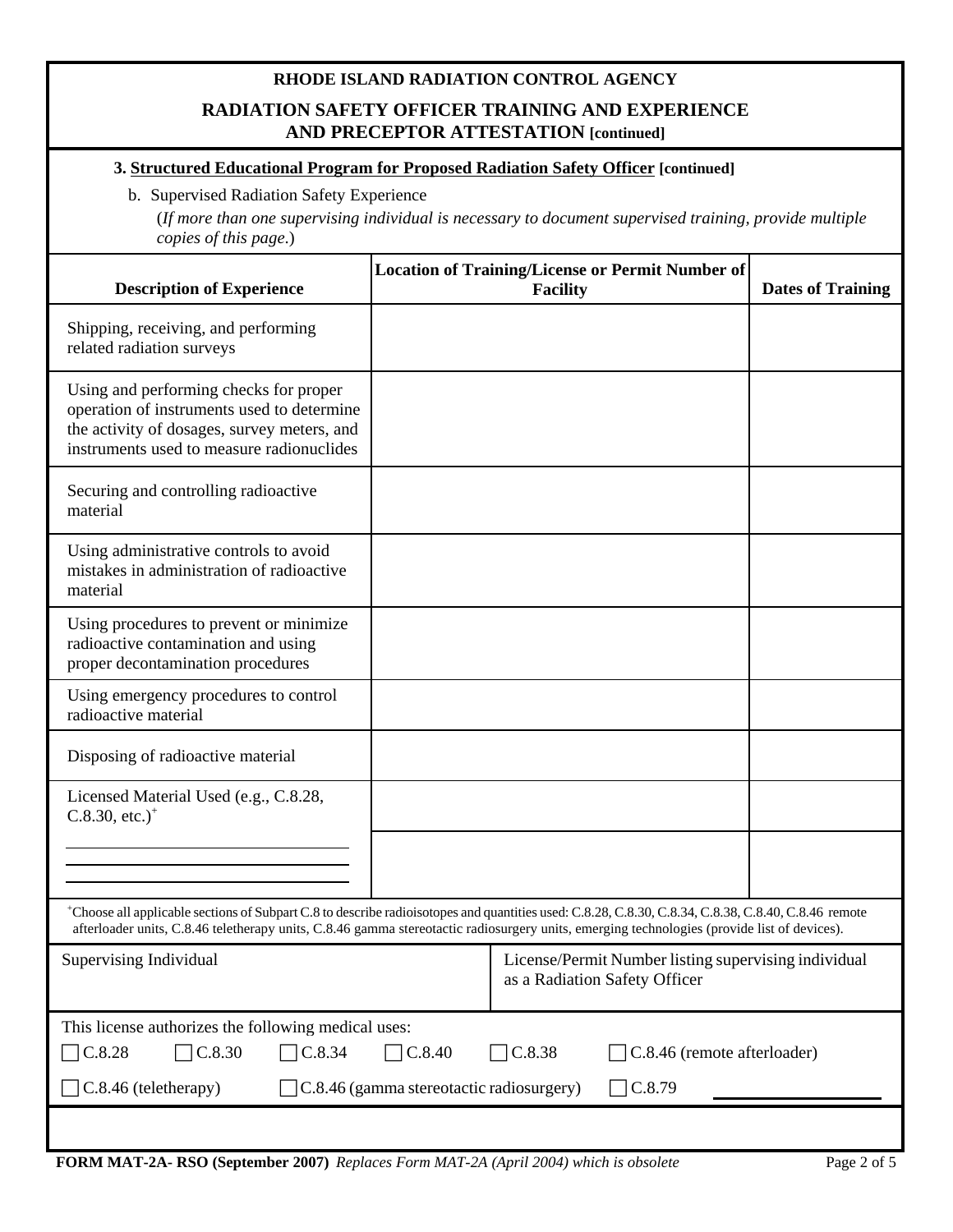#### **RHODE ISLAND RADIATION CONTROL AGENCY**

#### **RADIATION SAFETY OFFICER TRAINING AND EXPERIENCE AND PRECEPTOR ATTESTATION [continued]**

# **3. Structured Educational Program for Proposed Radiation Safety Officer [continued]**

c. Describe training in radiation safety, regulatory issues, and emergency procedures for all types of medical use on the license.

| <b>Description of Training</b>                                                                                                                                                                                                      | <b>Training Provided By</b>                                                           | <b>Dates of Training</b> |  |  |
|-------------------------------------------------------------------------------------------------------------------------------------------------------------------------------------------------------------------------------------|---------------------------------------------------------------------------------------|--------------------------|--|--|
| Radiation safety, regulatory issues, and<br>emergency procedures for C.8.28,<br>C.8.30, and C.8.38 uses                                                                                                                             |                                                                                       |                          |  |  |
| Radiation safety, regulatory issues, and<br>emergency procedures for C.8.34 uses                                                                                                                                                    |                                                                                       |                          |  |  |
| Radiation safety, regulatory issues, and<br>emergency procedures for C.8.40 uses                                                                                                                                                    |                                                                                       |                          |  |  |
| Radiation safety, regulatory issues, and<br>emergency procedures for C.8.46 -<br>teletherapy uses                                                                                                                                   |                                                                                       |                          |  |  |
| Radiation safety, regulatory issues, and<br>emergency procedures for C.8.46 –<br>remote afterloader uses                                                                                                                            |                                                                                       |                          |  |  |
| Radiation safety, regulatory issues, and<br>emergency procedures for C.8.46 -<br>gamma stereotactic radiosurgery uses                                                                                                               |                                                                                       |                          |  |  |
| Radiation safety, regulatory issues, and<br>emergency procedures for C.8.79,<br>specify use(s):                                                                                                                                     |                                                                                       |                          |  |  |
| Supervising Individual <sup>‡</sup>                                                                                                                                                                                                 | License/Permit Number listing supervising individual<br>as a Radiation Safety Officer |                          |  |  |
| License/Permit lists supervising individual as:<br>Radiation Safety Officer □ Authorized User<br>Authorized Nuclear Pharmacist □ Authorized Medical Physicist<br>Authorized as RSO, AU, ANP, or AMP for the following medical uses: |                                                                                       |                          |  |  |
| C.8.28<br>$\neg$ C.8.30<br>$\Box$ C.8.34<br>C.8.40<br>C.8.38<br>C.8.46 (remote afterloader)<br>C.8.46 (gamma stereotactic radiosurgery)<br>C.8.79<br>C.8.46 (teletherapy)                                                           |                                                                                       |                          |  |  |
| <sup>I</sup> If training was provided by supervising RSO, AU, AMP, or ANP. (If more than one supervising individual is necessary to<br>document supervised training, provide multiple copies of this page.)                         |                                                                                       |                          |  |  |
| d. Skip to and complete Part II Preceptor Attestation.<br><b>OR</b>                                                                                                                                                                 |                                                                                       |                          |  |  |
| 4. Authorized User, Authorized Medical Physicist, or Authorized Nuclear Pharmacist identified on the<br>licensee's license                                                                                                          |                                                                                       |                          |  |  |
| a. Provide license number.                                                                                                                                                                                                          |                                                                                       |                          |  |  |
| b. Use the table in Section 3c to describe training in radiation safety, regulatory issues, and emergency<br>procedures for all types of medical use on the license.                                                                |                                                                                       |                          |  |  |
| c. Skip to and complete Part II Preceptor Attestation.                                                                                                                                                                              |                                                                                       |                          |  |  |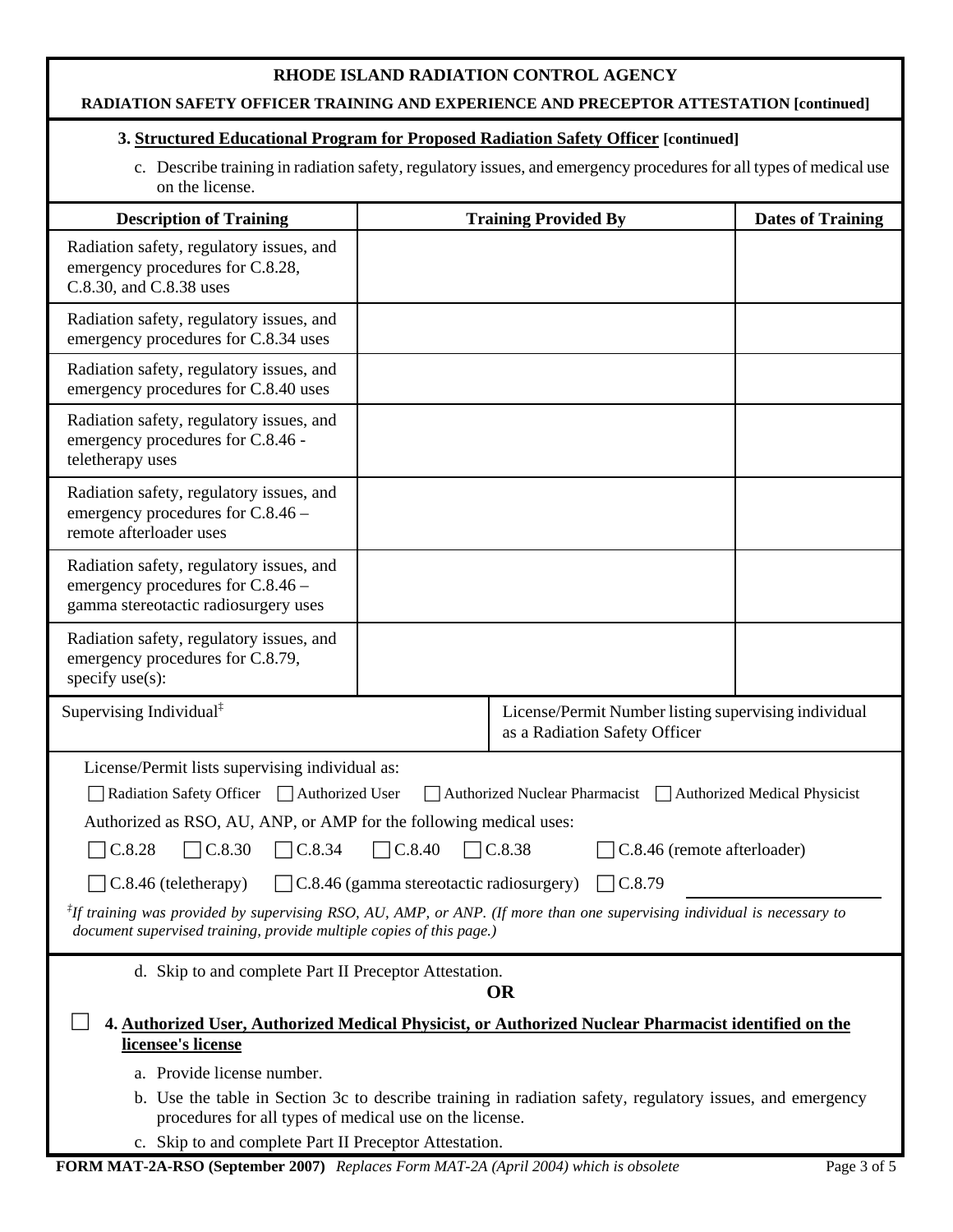# **RHODE ISLAND RADIATION CONTROL AGENCY RADIATION SAFETY OFFICER TRAINING AND EXPERIENCE AND PRECEPTOR ATTESTATION [continued]**

| AND PRECEPTOR ATTESTATION [continued]                                                                                                                                                                                                                                                                                                                 |  |  |  |  |
|-------------------------------------------------------------------------------------------------------------------------------------------------------------------------------------------------------------------------------------------------------------------------------------------------------------------------------------------------------|--|--|--|--|
| PART II - PRECEPTOR ATTESTATION                                                                                                                                                                                                                                                                                                                       |  |  |  |  |
| <b>Note:</b> This part must be completed by the individual's preceptor. The preceptor does not have to be the supervising<br>individual as long as the preceptor provides, directs, or verifies training and experience required. If more than one<br>preceptor is necessary to document experience, obtain a separate preceptor statement from each. |  |  |  |  |
| <b>First Section</b>                                                                                                                                                                                                                                                                                                                                  |  |  |  |  |
| Check one of the following for each use requested:                                                                                                                                                                                                                                                                                                    |  |  |  |  |
| 1. Board Certification                                                                                                                                                                                                                                                                                                                                |  |  |  |  |
| I attest that                                                                                                                                                                                                                                                                                                                                         |  |  |  |  |
| Name of Proposed Radiation Safety Officer                                                                                                                                                                                                                                                                                                             |  |  |  |  |
| has satisfactorily completed the requirements in C.8.62(a)(1)(i) and (a)(1)(ii); or C.8.62(a)(2)(i) and (a)(2)(ii); or<br>$C.8.62(c)(1)$ .                                                                                                                                                                                                            |  |  |  |  |
| <b>OR</b>                                                                                                                                                                                                                                                                                                                                             |  |  |  |  |
| <b>Training and Experience</b><br>2.                                                                                                                                                                                                                                                                                                                  |  |  |  |  |
| I attest that                                                                                                                                                                                                                                                                                                                                         |  |  |  |  |
| Name of Proposed Radiation Safety Officer                                                                                                                                                                                                                                                                                                             |  |  |  |  |
| has satisfactorily completed a structural educational program consisting of both 200 hours of classroom and<br>laboratory training and one year of full-time radiation safety experience as required by $C.8.62(b)(1)$ .                                                                                                                              |  |  |  |  |
| <b>OR</b>                                                                                                                                                                                                                                                                                                                                             |  |  |  |  |
| <b>Additional Authorization as Radiation Safety Officer</b><br>3.                                                                                                                                                                                                                                                                                     |  |  |  |  |
| I attest that<br>1S an                                                                                                                                                                                                                                                                                                                                |  |  |  |  |
| Name of Proposed Radiation Safety Officer                                                                                                                                                                                                                                                                                                             |  |  |  |  |
| Authorized User<br>Authorized Nuclear Pharmacist<br>Authorized Medical Physicist                                                                                                                                                                                                                                                                      |  |  |  |  |
| identified on the Licensees license and has experience with the radiation safety aspects of similar type of use of<br>radioactive material for which the individual has Radiation Safety Officer responsibilities                                                                                                                                     |  |  |  |  |
| <b>AND</b>                                                                                                                                                                                                                                                                                                                                            |  |  |  |  |
| <b>Second Section</b>                                                                                                                                                                                                                                                                                                                                 |  |  |  |  |
| Complete for all (check all that apply):                                                                                                                                                                                                                                                                                                              |  |  |  |  |
| I attest that                                                                                                                                                                                                                                                                                                                                         |  |  |  |  |
| Name of Proposed Radiation Safety Officer                                                                                                                                                                                                                                                                                                             |  |  |  |  |
| has training in the radiation safety, regulatory issues, and emergency procedures for the following types of use:                                                                                                                                                                                                                                     |  |  |  |  |
| C.8.28<br>$\neg$ C.8.30<br>$\Box$ C.8.40<br>$\Box$ C.8.38                                                                                                                                                                                                                                                                                             |  |  |  |  |
| $\big]$ C.8.34<br>oral administration of less than or equal to 33 millicuries of sodium iodide I-131, for which a written<br>directive is required                                                                                                                                                                                                    |  |  |  |  |
| C.8.34<br>oral administration of greater than 33 millicuries of sodium iodide I-131                                                                                                                                                                                                                                                                   |  |  |  |  |
| $\neg$ C.8.34<br>parenteral administration of any beta-emitter, or a photon-emitting radionuclide with a photon energy less<br>than 150 keV for which a written directive is required                                                                                                                                                                 |  |  |  |  |
| $\n  C.8.34\n$<br>parenteral administration of any other radionuclide for which a written directive is required                                                                                                                                                                                                                                       |  |  |  |  |
| $\Box$ C.8.46 teletherapy units<br>C.8.46 remote afterloader units<br>$\Box$ C.8.46 gamma stereotactic radiosurgery units                                                                                                                                                                                                                             |  |  |  |  |
| C.8.79<br>emerging technologies, including:                                                                                                                                                                                                                                                                                                           |  |  |  |  |